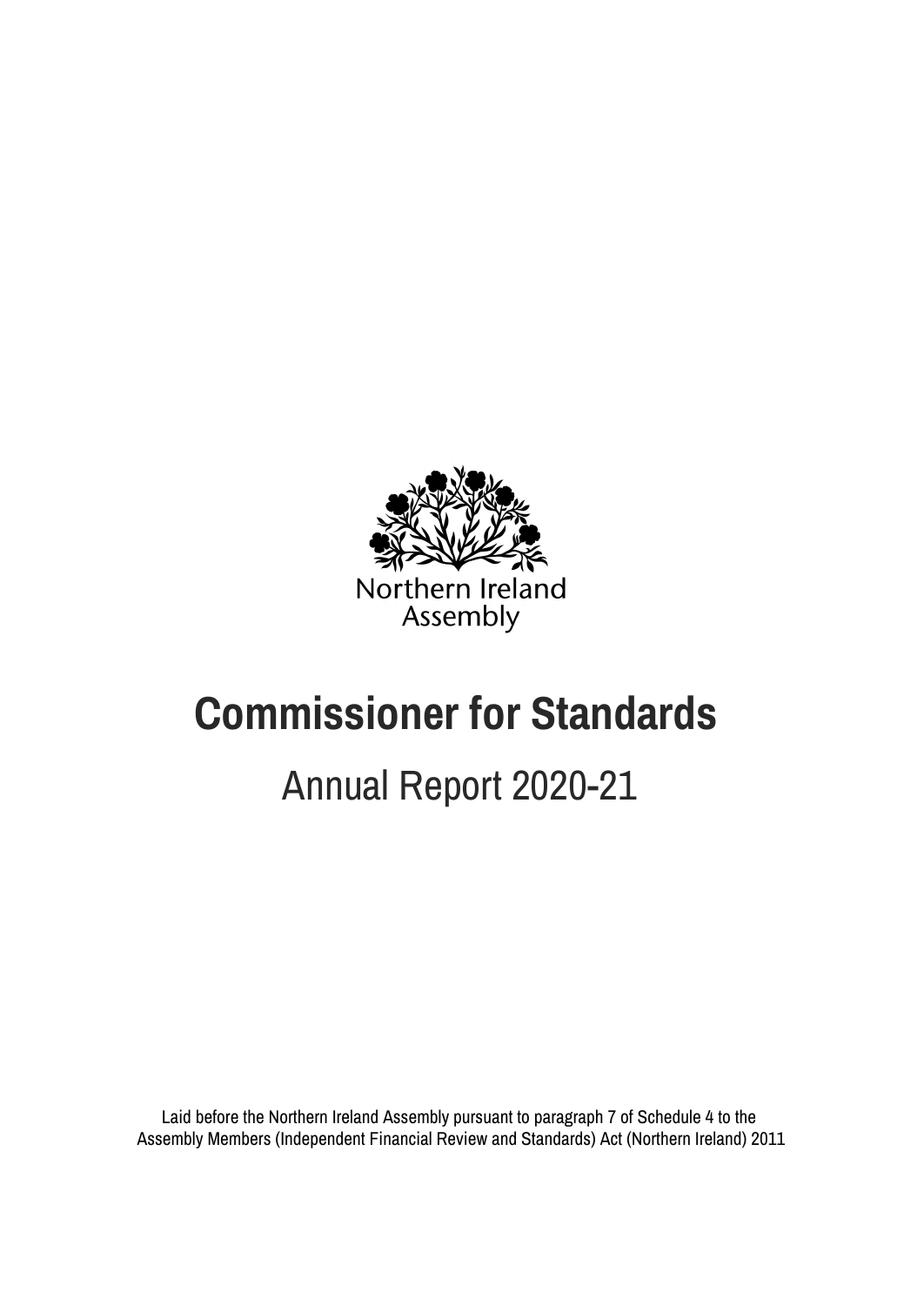# **1. Introduction**

- 1.1 This is my first report since taking up the role of NI Assembly Commissioner for Standards on 7th September 2020.
- 1.2 This report provides information on complaints received from 1 April 2020 30 March 2021 as well as other work carried out during this year, resources associated with the Office and further recommendations. It also includes statistics on complaints received during the period where there was no Commissioner in place: 2017-2018, 2018-2019 and 2019-2020.
- 1.3 Paragraph 7 of Schedule 4 to the 2011 Act requires that, as soon as practicable after the end of each financial year, the Commissioner for Standards shall lay before the Assembly a report on her activities, including the use of resources, during that year.

# **2. Functions of the Commissioner**

- 2.1 The functions of the Commissioner are set out in section 17(1) of the 2011 Act and may be summarised as follows –
	- To investigate complaints and referrals.
	- To initiate a Commissioner investigation where the Commissioner decides that there is a prima facie case that a breach of the Code of Conduct ('the Code') has occurred.
	- To report to the Assembly on the outcome of investigations.
	- To give advice on any matter of general principle relating to standards of conduct of Members of the Assembly.
- 2.2 New legislation, the Functioning of Government (Miscellaneous Provisions) Act (Northern Ireland) 2021 came into force on 22 March 2021. This legislation extends the role of the Commissioner to consider complaints of alleged contravention of the Ministerial Code of Conduct.
- 2.3 All investigations are carried out in accordance with the "Assembly Members (Independent Financial Review and Standards) Act (Northern Ireland) 2011 (General Procedures) Direction 2016 (the "2016 Direction"). At its meeting on 28 April 2021, the Committee on Standards and Privileges agreed to put in place procedures for the investigation of complaints against Ministers which will be reflected in the 2016 Direction by the end of May 2021.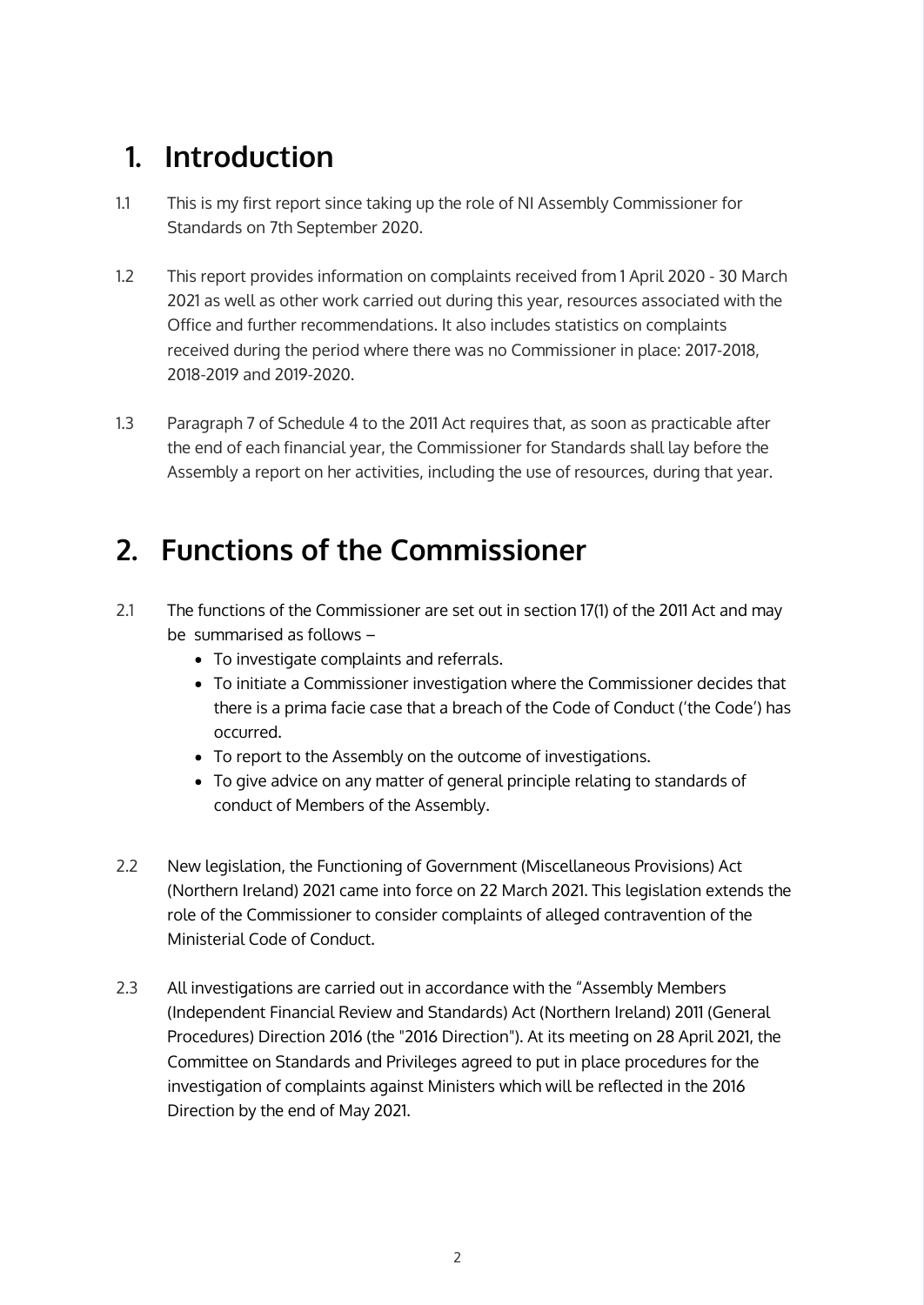# **3. Complaints**

- 3.1 Table 1 and Figure 1 provide further details relating to 2020-21 and previous unreported years.
- 3.2 Upon taking up this role, there was a backlog of complaints. As a large number of the existing complaints were between 6 and 36 months old, it was quite possible with the passing of time that some complainants may have forgotten they had lodged a complaint, may have forgotten what their complaint related to, or the complaint may have been against people who were no longer MLAs or were deceased. In consideration of this, I wrote to anyone who lodged a complaint prior to May 2020 (3 months or older) to acknowledge their complaint and to ask if they still wished their complaint to be considered.
- 3.3 Of the 98 complainants written to, 12 no longer insisted upon their complaint (12%). In accordance with the legislation, I decided to discontinue these cases and gained approval from the Committee for the discontinuation of the twelve complaints.
- 3.4 I categorised the remaining backlog of 86 complaints and began to systematically work through the backlog, while simultaneously considering new complaints.
- 3.5 At the end March 2021, of the backlog cases for 2017-2018 (n=7), 2018-19 (n=9) and 2019-20 (n=6), I carried out 5 preliminary investigations and 4 full investigations in relation to these cases. Data relating to these complaints are at Table 1. There are currently no further complaints pending for previous years.

|                                    | 2020-21        | 2019-20        | 2018-19 | 2017-18 |
|------------------------------------|----------------|----------------|---------|---------|
| Complaints received*               | 123            | 6              | 9       |         |
| Complaint made by member of public | 74             | $\overline{4}$ | 8       | 5       |
| Complaint made by MLA              | 49             | $\overline{2}$ |         | 2       |
| Inadmissible                       | 56             |                | 4       | 3       |
| Discontinued                       | $\overline{2}$ | 3              | 5       | っ       |
| Admissible                         | 11             | $\overline{2}$ | 0       | 2       |
| Pending                            | 54             | 0              | 0       |         |

**Table 1. Complaints for 2020-21 and previous unreported years**

\*Each act or omission of alleged misconduct is counted as a separate complaint and numerous complaints can relate to a single alleged breach/incident.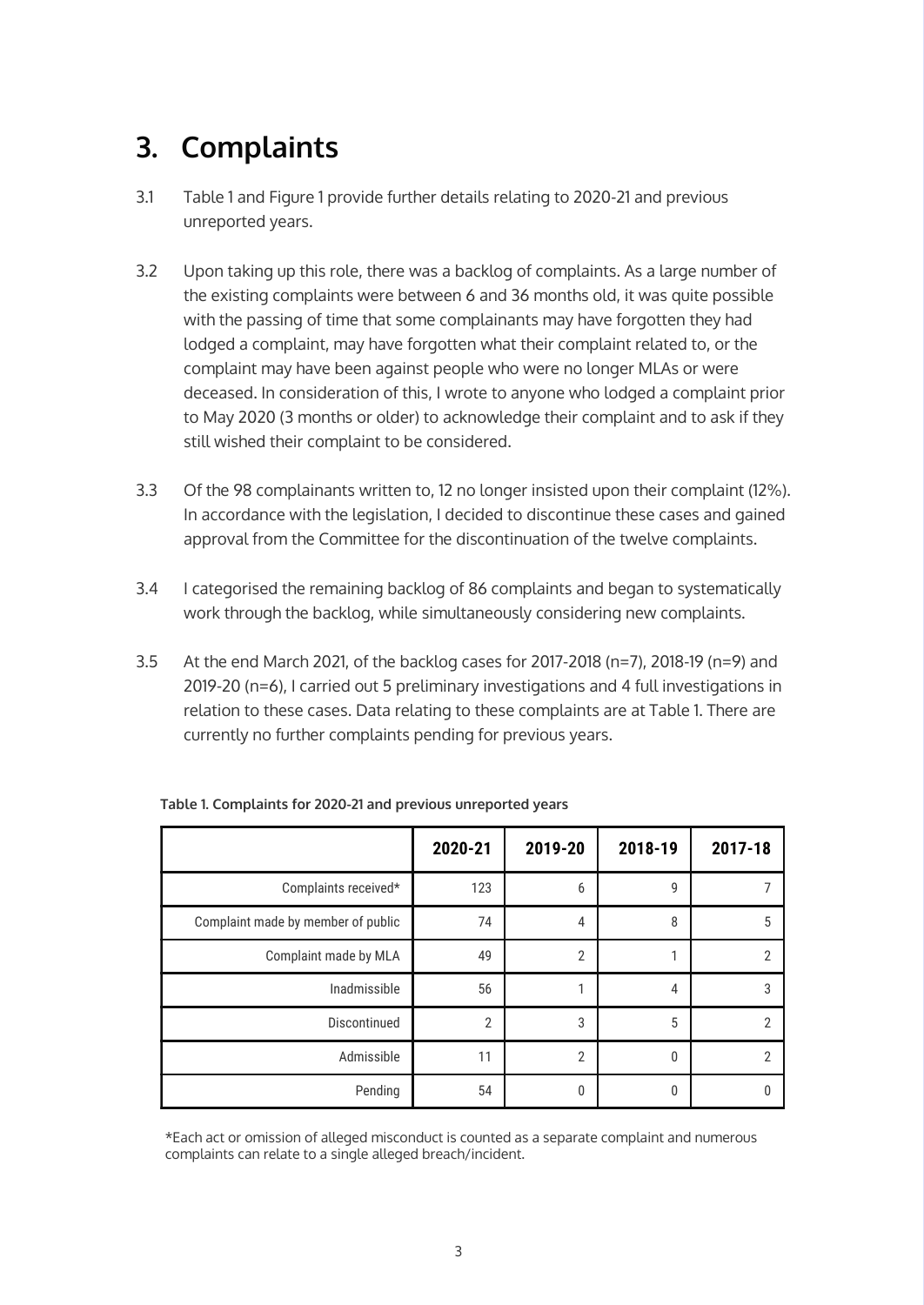### **3. Complaints**



**Figure 1. Complaints for 2020-21 and previous unreported years**

- the legislation) and the Committee agreed the rectification of the complaint. 3.6 One case from 2017 was investigated in full and led to rectification. The case was against Ms Clare Sugden MLA and related to her failure to disclose an interest when representing a second cousin of her then fiancée when assisting him with a planning application. After a thorough investigation, it became clear that the perception by the complainant (Mr Raj Kher) meant that Ms Sugden should have declared the interest. However, Ms Sugden did not believe the connection was close enough to require such a disclosure and therefore inadvertently failed to declare the interest. I recommended rectification to Ms Sugden, and she agreed to this route as is required under the legislation. Ms Sugden then wrote to the Committee to apologise for the inadvertent failure to declare (as is required under
- 3.7 There was a total of 123 complaints for the 2020-21 reporting period. Upon taking up Office on 7th September 2020, there were 76 existing complaints and I received a further 47 complaints up to 31 March 2021. Of these, I have held 36 preliminary investigations to assess admissibility and 11 have proceeded to full investigation. The reports for these investigations are being presented to the Committee on Standards and Privileges in May and June 2021.
- 3.8 There are currently 54 complaints ongoing or pending for the year 2020-21. Some of these are complaints that I have had to suspend until external agencies complete investigations and others are at various stages in the complaints process.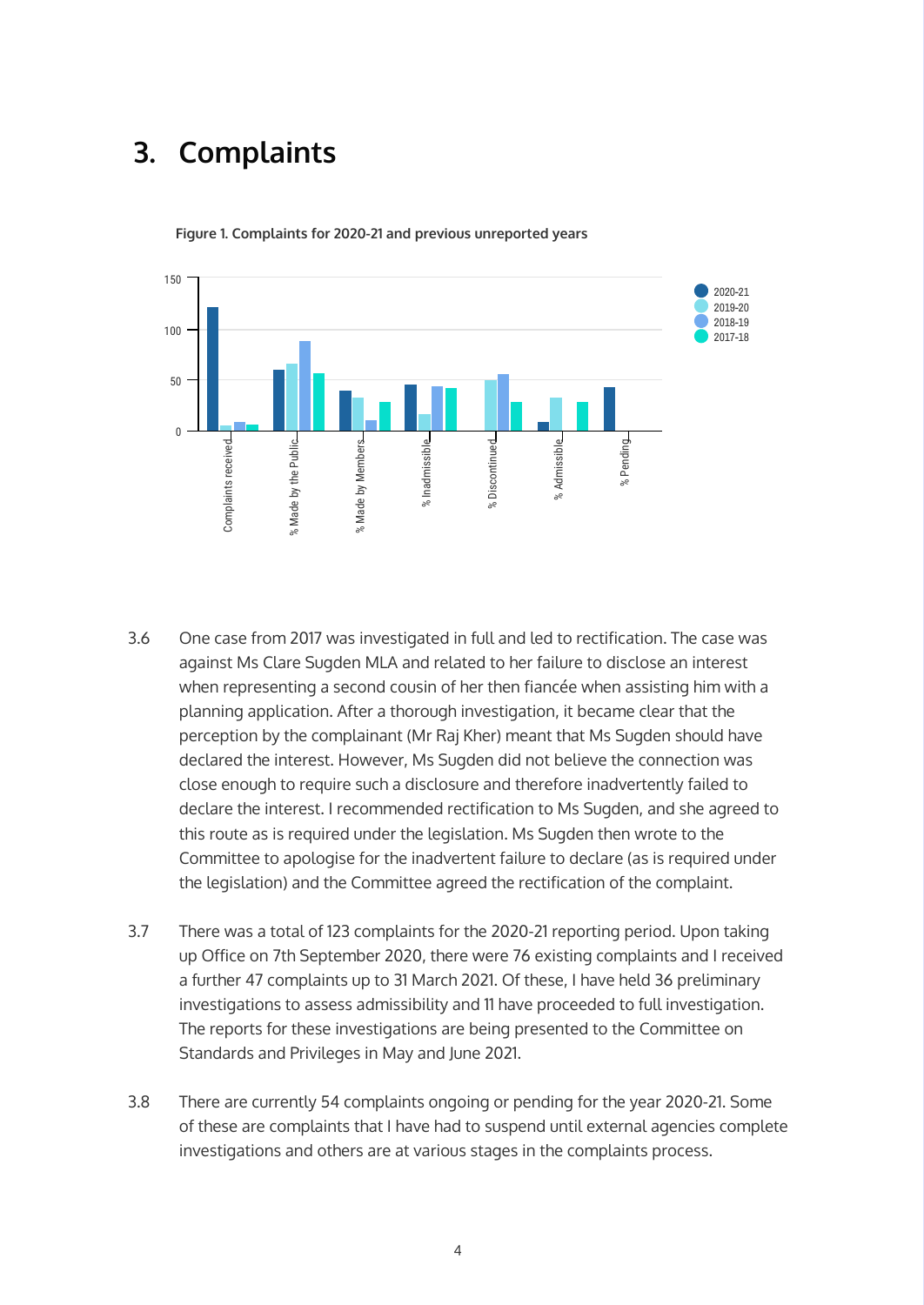#### **3. Complaints**

- 3.10 The Figure 2 below shows a breakdown of complaints by the alleged rules breached for the year 2020-21.
- 3.11 Complaints were most frequently related to breaches of Rule 1 and Rule 15.
- 3.12 Rule 1 relates to acting in the public interest at all times. Rule 15 relates to unreasonable and excessive personal attack and reflects the complaints received in relation to things said by MLAs through any medium, including social media. The full Code of Conduct is available on the Commissioner's website.



**Figure 2. Complaints by alleged rule breached for 2020-21**

1. You shall base your conduct on a consideration of the public interest, and 1. You shall use information which you receive in confidence only in avoid conflict between personal interest and the public interest and resolv avoid conflict between personal interest and the public interest and resolve your capacity as a Member. You shall never use, no<br>any conflict between the two, at once, and in favour of the public interest. Such information any conflict between the two, at once, and in favour of the public interest.

\*

2. You shall uphold the criminal law. You fail to uphold the law only if you 12. You shall disclose confidential or protectively marked information are convicted of, or admit formation are convicted of, or admit formation are convicted of, or admit formally, an offence committed when acting in your capacity as a Member.

3. You shall uphold the law in relation to equality. You fail to uphold the law intended or is likely to improperly interfere, with the performance by<br>in relation to equality only if a court or tribunal makes a finding aga in relation to equality only if a court or tribunal makes a finding against you, the Assembly of its functions, or the pe<br>or you accept formally that you have breached the law, when acting in your or staff of the Assembly or you accept formally that you have breached the law, when acting in your capacity as a Member.

4. You shall register in the Assembly's Register of Members' Interests improperly confer an advantage or preferential treatment for eit<br>details of all registrable interests. A registrable interest means an interest yoursel details of all registrable interests. A registrable interest means an interest yourself or any other person; or<br>specified in Chapter 1 of the Guide to the Rules. disadvantage for someone else. specified in Chapter 1 of the Guide to the Rules.

5. You shall declare, whether in Assembly proceedings or in any approach 15. You shall not subject anyone to unreasonable and excessive<br>to a Minister, public representative, public body or public official, any personal att to a Minister, public representative, public body or public official, any relevant interest which might reasonably be thought to influence your approach to the matter under consideration. 19. You shall take reasonable care to ensure that your staff, when acting

13. You shall not act in any way which improperly interferes, or is<br>intended or is likely to improperly interfere, with the performance by

14. You shall not use, or attempt to use, your position as a Member to improperly confer an advantage or preferential treatment for either

on your behalf, uphold these rules of conduct.

21. You shall not urge another Member to contravene any rule of conduct.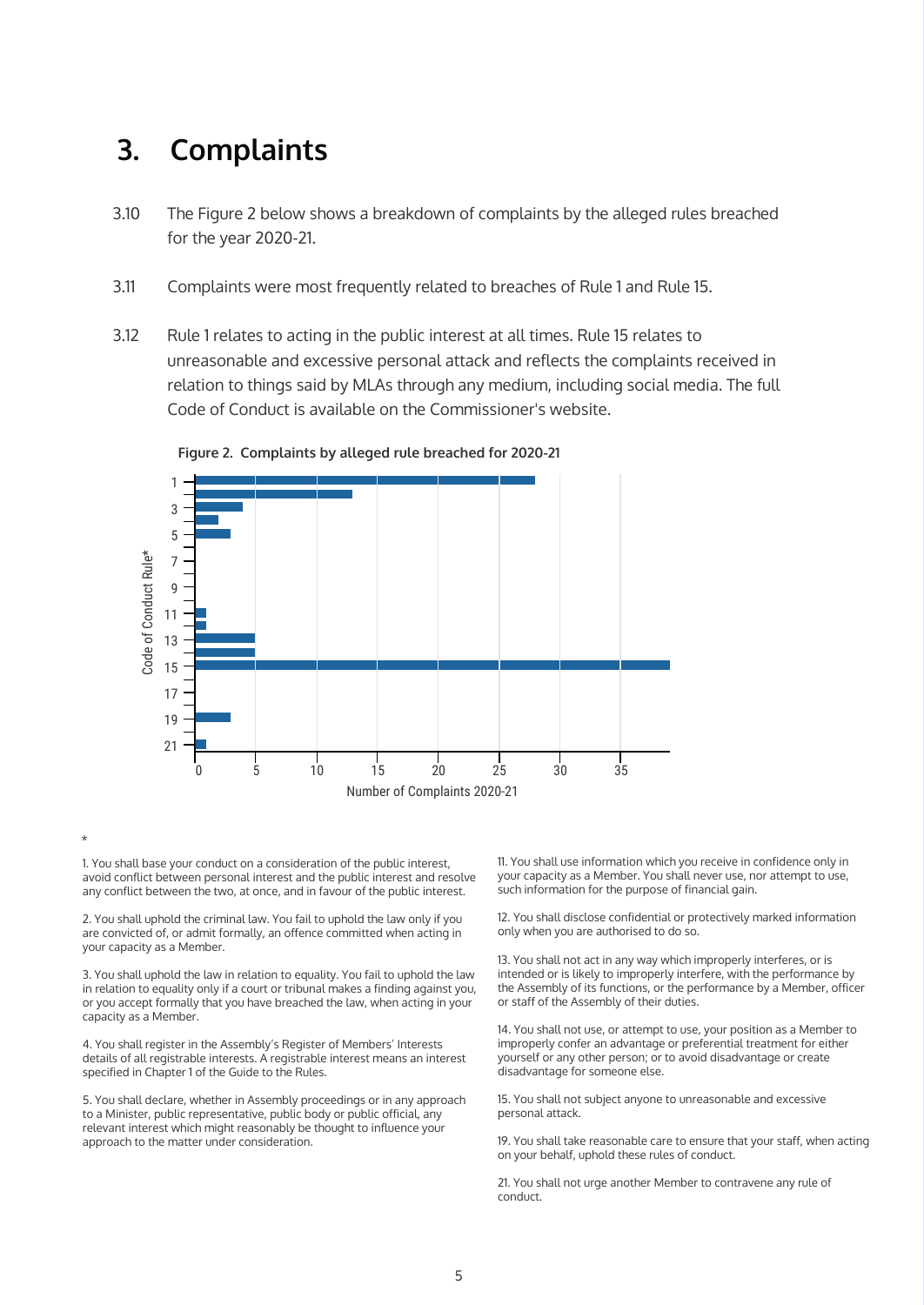# **4. Other Work**

- 4.1 Since taking up the role in September 2020, I have focussed on addressing the backlog and current complaints, updating internal processes for complaints handling, updating policies in line with GDPR, attending multiple meetings, contributing to external consultations, and developing a new Commissioner for Standards website.
- 4.2 GDPR came into force when there was no Commissioner in post. Work is currently underway to develop policies and processes to ensure the Office is working to best practice in terms of GDPR.
- 4.3 I procured WorkPro, a complaint handling software system used by many Ombudsman in the UK and internationally. The system will enable the Office to be more efficient, focussed and GDPR compliant and will facilitate the move to paperless.
- 4.4 I started the process of updating the Commissioner for Standards website, with the purpose of using the website to engage with the public, explain the complaints process and create a space to promote awareness of the importance of high standards in public life. Additionally, when the website is live, the WorkPro complaints form will be able to be accessed via the website, making the process more streamlined and easier for complainants to use.
- 4.5 I met with Standards Commissioners from all of the other UK jurisdictions. I also met with the NI Public Services Ombudsman, NI Police Ombudsman and the NI Prisons Ombudsman. I attended the Network of Ethical Standards Investigators and appeared at an online evidence session for Westminster's Committee on Standards in Public Life as part of their Standards Matter 2 Review.
- 4.6 In the main, I have worked remotely in line with Covid regulations and have successfully carried out preliminary and full investigations through remote interviewing. In line with good practice, I enlisted the services of a second investigator/analyst to assist with complaints that proceed to full investigation.
- 4.7 Throughout the year since September 2020, I complied with the Code governing my conduct and registered all relevant financial and other interests and all hospitality received.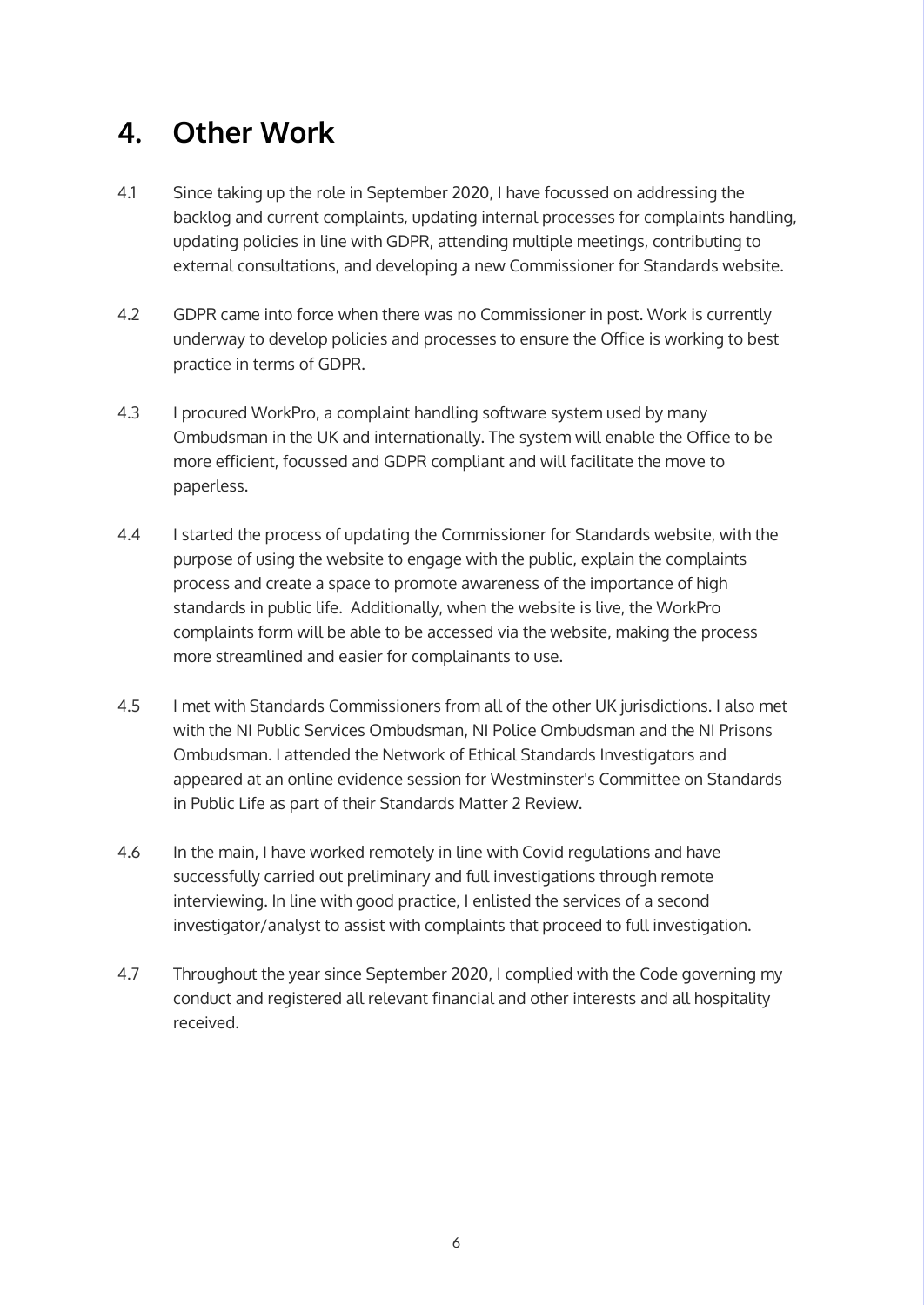#### **5. Resources**

5.1 Paragraph 3 of Schedule 4 to the 2011 Act requires the Commission to -

'Provide the Commissioner with such administrative and other support, including staff, services and accommodation, as the Commissioner may reasonably require for the purposes of discharging the functions imposed on the Commissioner by this Act.'

5.2 Paragraph 8 of that Schedule requires the Commission to -

'(a) pay such sums as are payable in accordance with the Commissioner's terms and conditions of appointment;

(b) pay or reimburse any expenses properly incurred by the Commissioner; and (c) indemnify the Commissioner in respect of any payments agreed under section 28(5) or any other liabilities incurred by the Commissioner.'

5.3 The sums paid under paragraph 8(a) are set out in Table 2.

#### Table 2. Commissioner's pay and expenses

|                                            | 2020-21    |
|--------------------------------------------|------------|
| Commissioner's pay                         | £55,451.89 |
| Employer's National Insurance Contribution | £7,046.25  |
| <b>Travel and Subsistence</b>              | £8.55      |
| TOTAL                                      | £62,506.69 |

- required to do my work. 5.4 I was provided with an office within Parliament Buildings and with IT and office equipment
- 5.5 The original budget for expenses and other goods and services (not including Commissioner's pay) was [£11,050.00](https://11,050.00) as agreed with the Assembly Commission.

|                               | 2020-21   |
|-------------------------------|-----------|
| Training and development      | £996.00   |
| Complaint processing software | £5000.00  |
| Data Protection Registration  | £40.00    |
| Specialist Staff Support      | £2,016.00 |
| Interview Transcription       | £726.49   |
| TOTAL                         | £8,778.49 |

#### Table 3. Expenditure 2020-21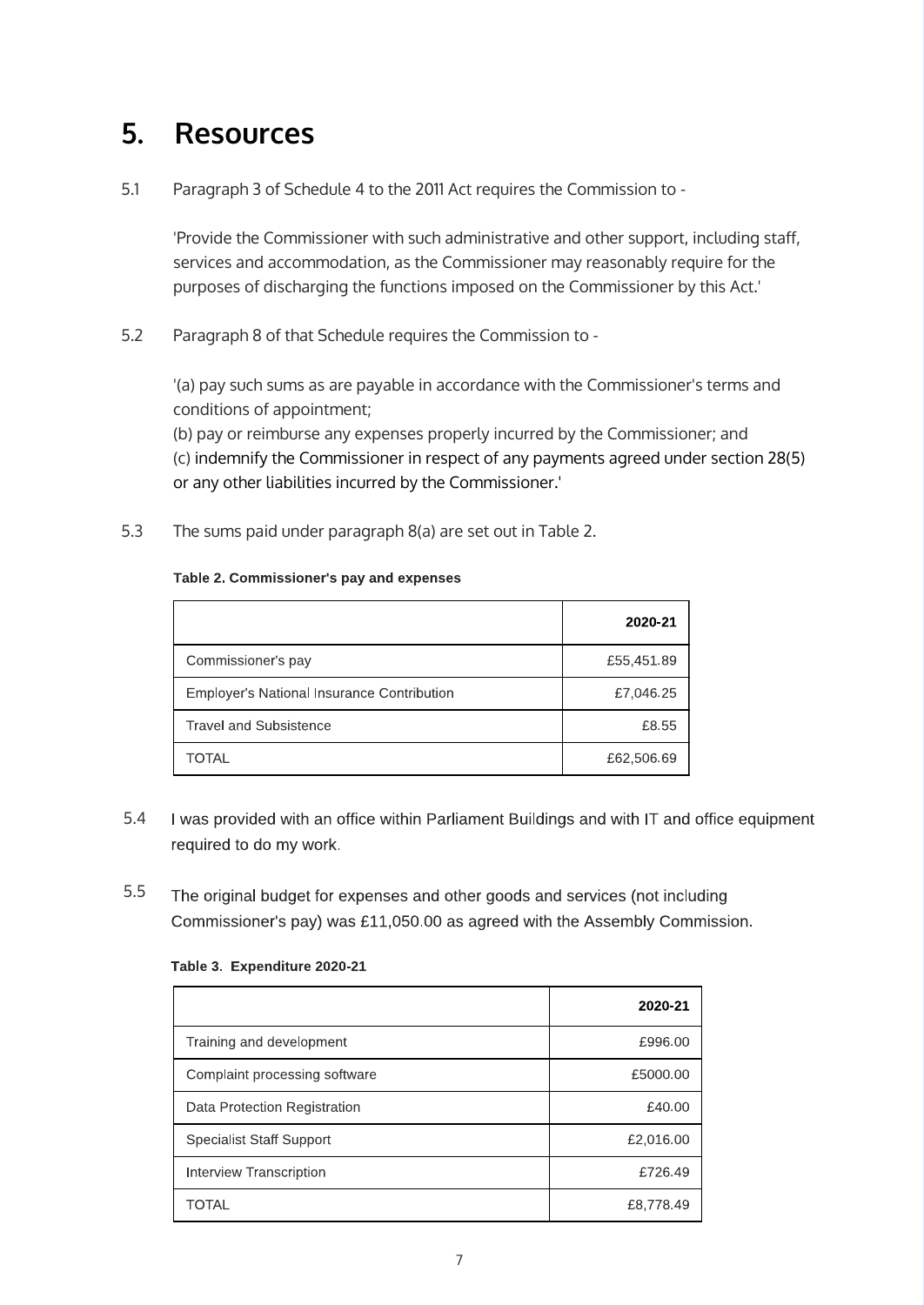# **6. Promoting High Standards**

- 6.1 I had the opportunity to provide my views to the Committee on Standards and Privileges' stage 1 'General review of the Code and Guide' which focused mainly on urgent and straightforward amendments.
- 6.2 The Committee on Standards and Privileges' stage 2 review will focus on more complex and detailed issues and I look forward to providing my views in relation to ensuring best practice and ethical standards, in particular:
	- 1. Ensuring there is a meaningful representation of all of the principles within the rules; notable 'honesty' is not currently reflected fully within the Rules.
	- 2. Enhancing the admissibility criteria to better reflect the public interest.
	- 3. Widening the scope for rectification where possible to allow resolution and/or informal solutions at earlier stages in the process for less serious breaches.
- 6.3 New functions that came into force on 22 March 2021 with the passing of the Functioning of Government (Miscellaneous Provisions) Act (Northern Ireland) 2021 means that complaints against Ministers will now be considered by the Commissioner for Standards. This new function, which is unique to Northern Ireland among the UK jurisdictions, is very welcome and undoubtedly in the public interest that complaints of this nature are considered by this Office. Work is continuing to ensure the processes and policies for Ministerial complaints are reflected in the 2016 Direction and clearly articulated to both Ministers and complainants. However, the 2016 Direction will only cover the procedures for considering and investigating complaints; there is an urgent need for clarity on the scope of the Ministerial Code of Conduct and where responsibility for guidance and review of the Ministerial Code falls.
- 6.4 A number of welcome changes are being developed in line with recommendations made in the New Decade New Approach including incorporating three lay members on the Committee on Standards and Privileges and ensuring the petition of concern is not used in relation to sanctions arising from complaints. These changes were recommended by my predecessor, Mr Douglas Bain, during his term in office and are changes that will strengthen the public's trust in the Assembly and will further promote the highest standards in public life.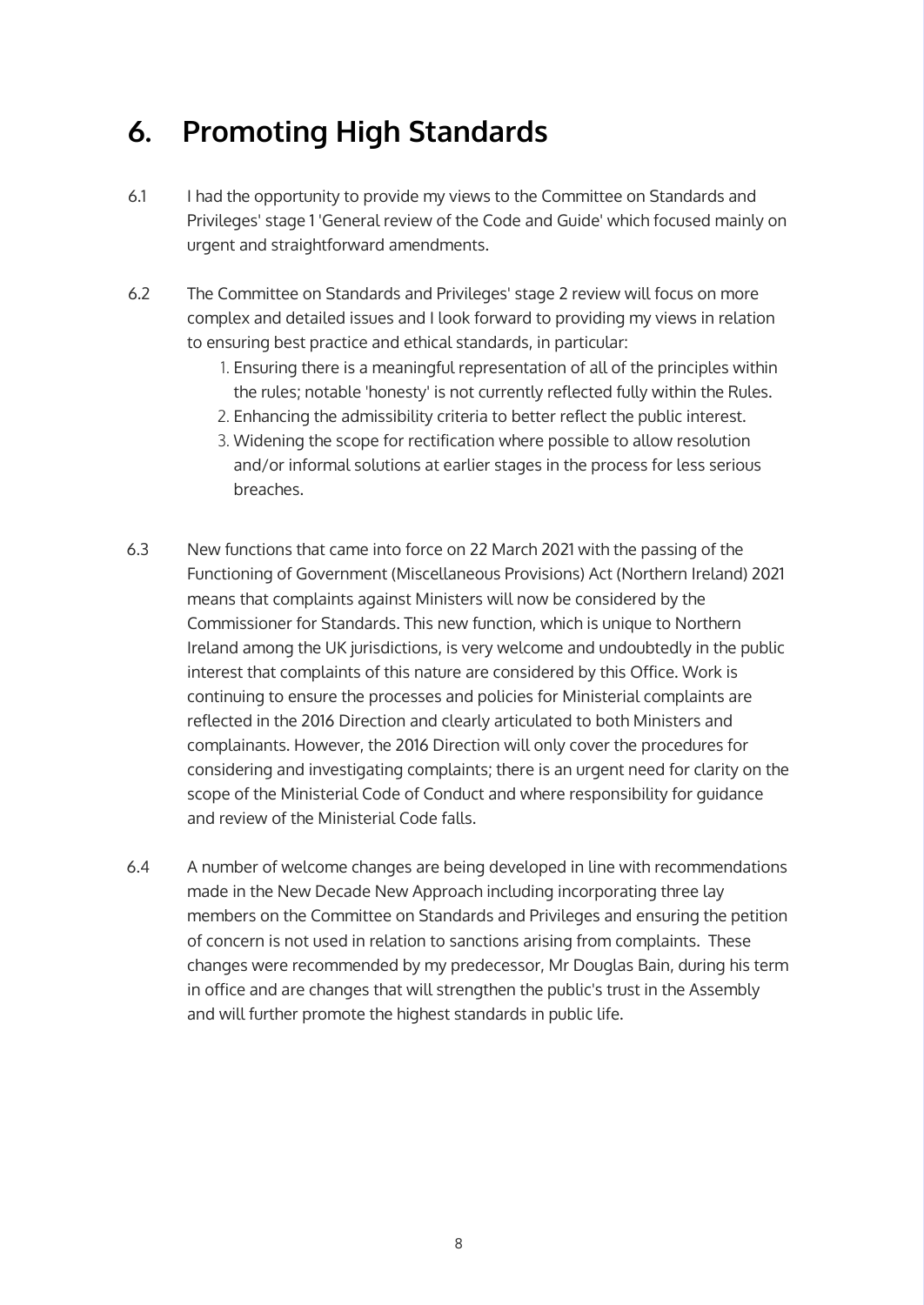# **6. Promoting High Standards**

- 6.5 I am concerned about the number of complaints I receive relating to offensive language by some MLAs, especially on social media. While the ECHR Article 10 (Freedom of Expression) means that politicians are afforded enhanced protection relating to political speech, the number of complaints relating to offensive language (Rule 15) is not only alarming but the outcome often times leaves complainants feeling let down. This is because many of these complaints are inadmissible due to the Article 10 protection or other admissibility criteria. I believe work can be done to raise standards in relation to what some MLAs say and how they say it, to not only avoid unnecessary offence and hurt to people but to provide good example for everyone in relation to language and respect for each other. During the stage 2 review of the Code and Guide, I hope to open a discussion around how other forms of resolution, perhaps in the form of an apology, may help to change behaviours and language used by some MLAs.
- 6.6 A recent recommendation I put to the Committee, that focussed training was needed for MLAs on how they can avoid using offensive language on social media and how they can best deal with the abuse they are subject to on social media, has been acted upon by the Committee who have procured a training program that is in the process of being rolled out. This is very welcome and much needed.

### **7. Year ahead**

- 7.1 The Commissioner's new functions relating to the Ministerial Code of Conduct will require engagement with Ministers including enhancing their knowledge of the Ministerial Code of Conduct and the processes for considering complaints. As the Ministerial Code of Conduct is currently as wide as the MLA Code of Conduct is narrow, issues will inevitably arise in relation to differences in admissibility of similar alleged breaches in conduct depending on whether the complaint falls under the Ministerial Code of Conduct or the MLA Code of Conduct.
- 7.2 The launch of the new Commissioner website will provide a platform for engaging the public, MLAs and Ministers in relation to standards and processes for complaints and will allow ease of use for complainants to submit their complaint.
- 7.3 The new complaints software will be used for all complaints received from 1 April 2021. The benefits to be realised include improved case handling, increased security, reduced risk, enhanced reporting with more accurate and complete data and a more user-friendly platform for complainants.